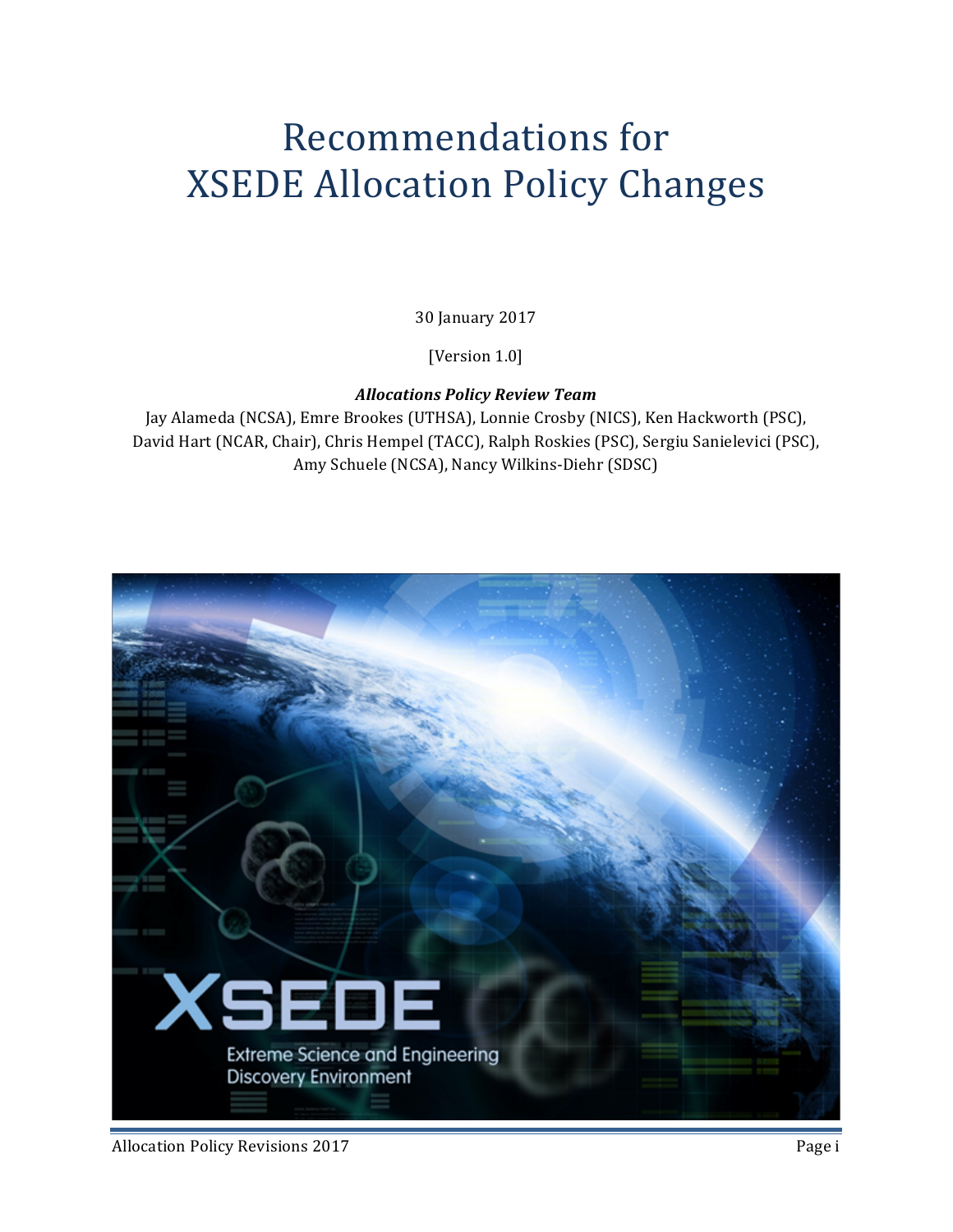# **Table of Contents**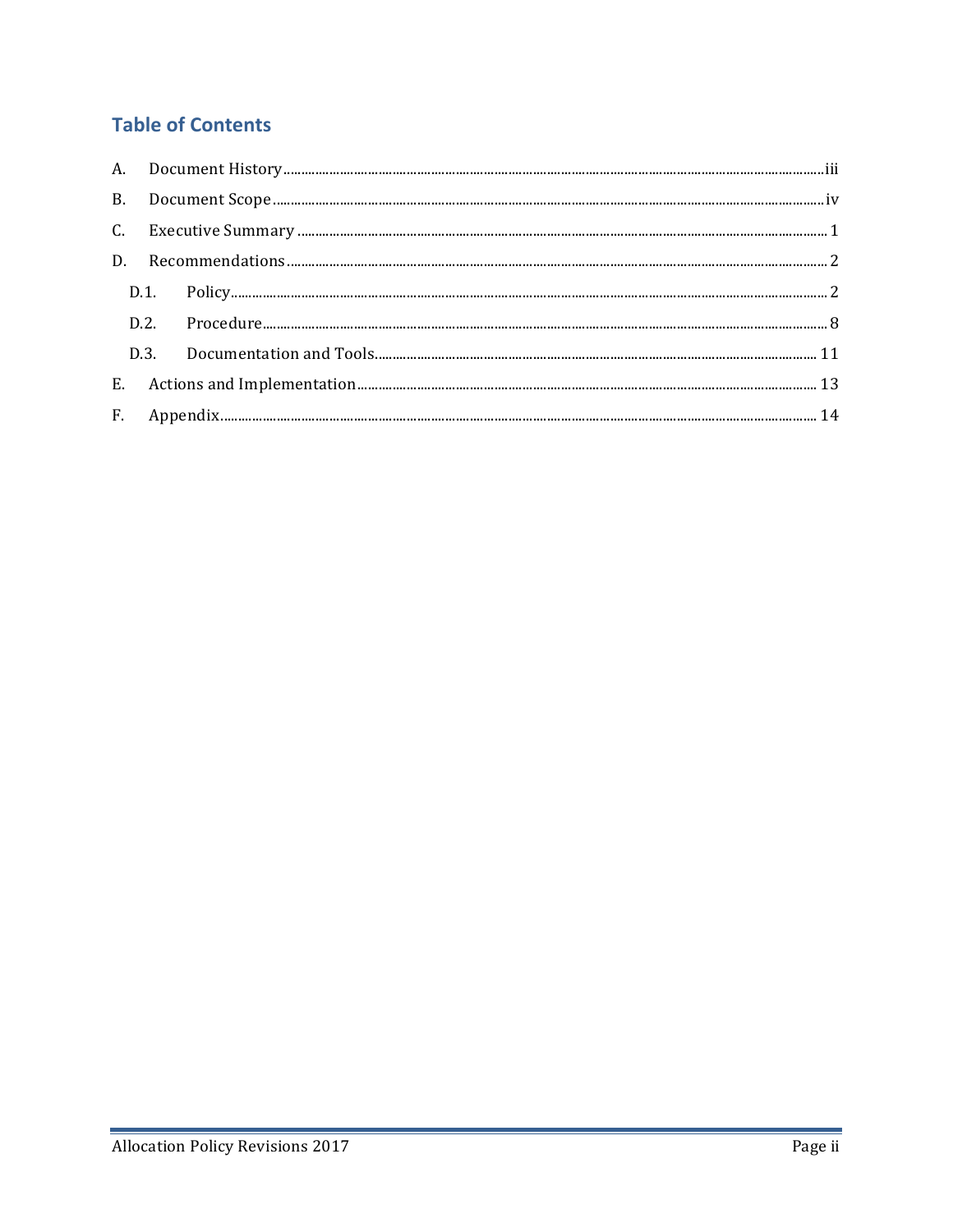# **A. Document History**

| <b>Relevant Sections</b> | <b>Version</b> | Date        | Changes                                         | Author                                          |
|--------------------------|----------------|-------------|-------------------------------------------------|-------------------------------------------------|
| <b>Entire Document</b>   | 1.00           | 01 Feb 2017 | Original submitted for<br>NSF review & approval | <b>Allocations Policy</b><br><b>Review Team</b> |
|                          |                |             |                                                 |                                                 |
|                          |                |             |                                                 |                                                 |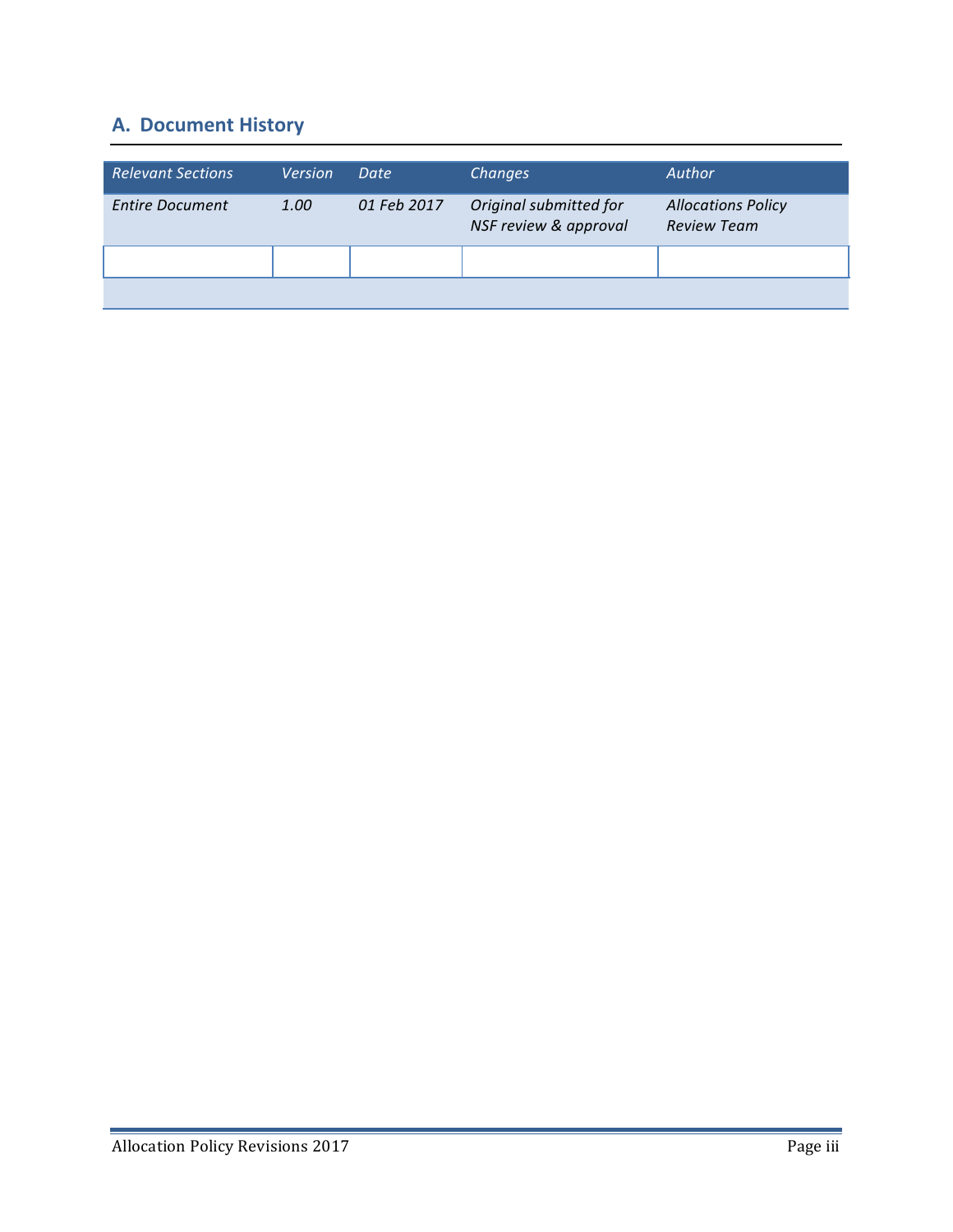#### **B. Document Scope**

For this review of the XSEDE Allocation Policies, XSEDE designated a ten-member Allocations Policies Review Team. The group's charter was to ensure that the allocation policies were consistent with the current and future XSEDE ecosystem of resources and aligned with the spirit of the National Science Foundation's principles of merit review, with supporting processes and procedures that had sufficient rigor and necessary structure, while minimizing the barriers to entry and participation by users. The team held biweekly meetings from September 2015 through October 2016. Team members represented XSEDE's Resource Allocations Services (RAS), Extended Collaborative Support Service (ECSS), and Community Engagement and Enrichment (CEE), among others. The team's discussions were informed by regular interactions with a wide range of XSEDE's stakeholder groups, including the User Advisory Committee (UAC), whose chair was part of the policy review team, the XSEDE Advisory Board (XAB), the XSEDE Service Provider Forum (SP Forum), and the XSEDE Resource Allocations Committee (XRAC). Updates on the discussions were presented at XSEDE quarterly meetings and other venues.

Comments on a draft of this recommendations report were solicited from the XSEDE Senior Management Team, the SP Forum, the XSEDE User Advisory Committee, and NSF. The Appendix summarizes the feedback received from each group and how it was addressed. The final recommendation report was submitted to NSF for formal approval. Upon formal approval, XSEDE, via the Resource Allocation Service (RAS), is tasked with defining an implementation plan for the full set of recommendations and then executing that plan to put the updated policies and procedures in place.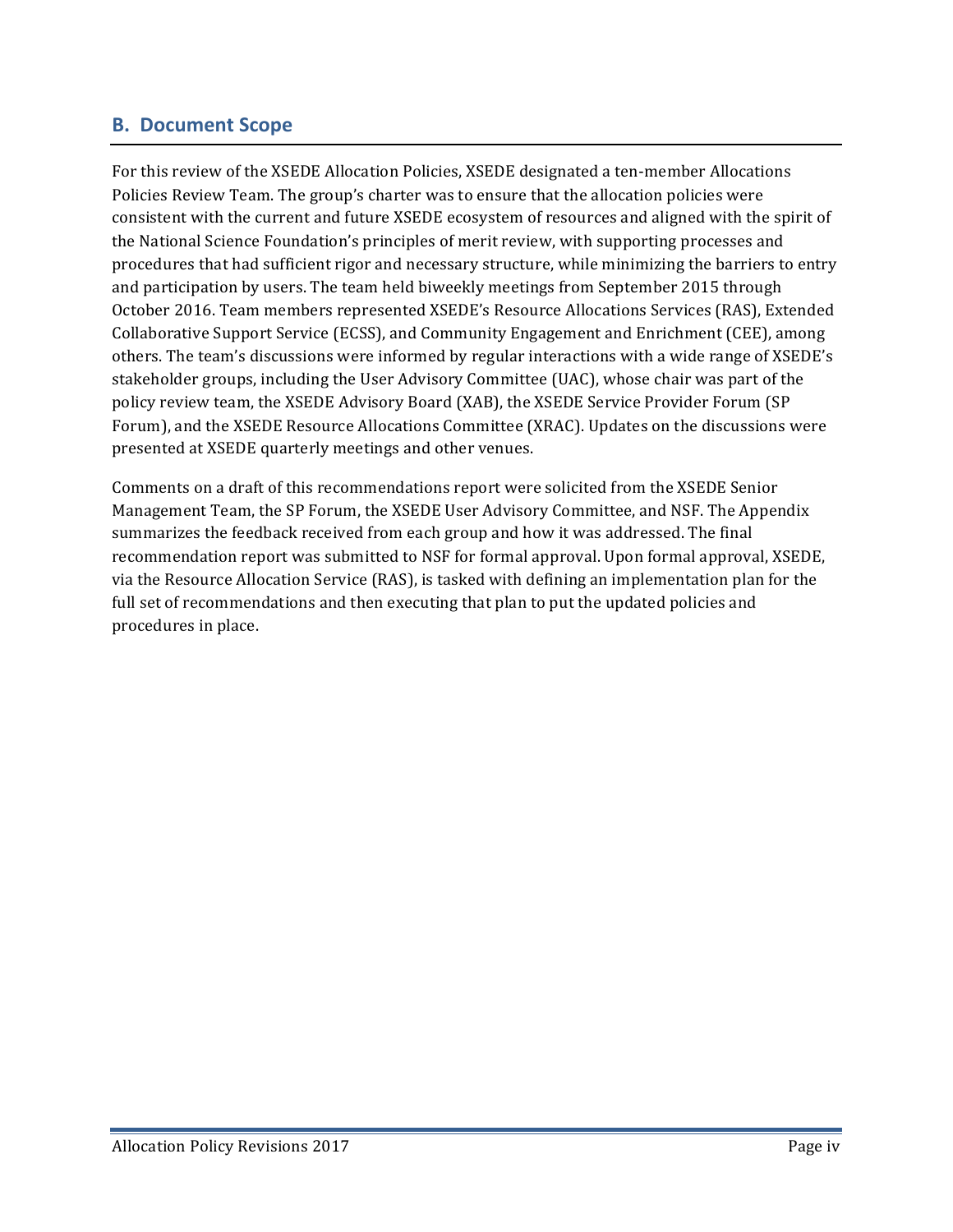## **C. Executive Summary**

In September 2015, XSEDE assembled a team to review the policies used to allocate Service Provider (SP) resources as well as XSEDE's Extended Collaborative Support Services. The team comprised representatives spanning the XSEDE project and the User Advisory Committee. The group's charter was to ensure that the allocation policies were consistent with the current and future XSEDE ecosystem of resources and aligned with the spirit of the National Science Foundation's (NSF's) principles of merit review, with supporting processes and procedures that had sufficient rigor and necessary structure, while minimizing the barriers to entry and participation by users.

To that end, the team solicited input from across XSEDE and from a range of stakeholder groups, including the User Advisory Committee (UAC), whose chair was part of the policy review team, the XSEDE Advisory Board (XAB), the XSEDE Service Provider Forum (SP Forum), and the XSEDE Resource Allocations Committee (XRAC). Updates on the discussions were presented at XSEDE quarterly meetings and other venues.

The team's recommendations fell into two primary categories—policy and procedure—with a general recommendation to improve and update the allocations documentation. On the whole, the team found that the policies were already well-stated to encompass a diverse portfolio of resources. Some policy refinements were recommended with respect to major research facility requests for SP resources, the approach for how XRAC recommendations are reduced to fit within the available resources, reducing the burden on users to continue Startup allocations, in some circumstances, for periods longer than one year, and re-introducing mechanisms to allow multi-year Research allocations. 

On the procedure and process front, the team made recommendations to improve processes to ensure that current policies are more effectively implemented. These recommendations include better training for users and reviewers on how different resource types should be requested and reviewed; ensuring more consistent reviews across a large set of reviewers spanning different communities; providing templates to help users improve their submissions; and ensuring that requests without supporting science awards receive appropriate scientific review.

Comments on a draft of this recommendations report were solicited from the XSEDE Senior Management Team, the SP Forum, the XSEDE UAC, and NSF. The Appendix summarizes the feedback received from each group and how it was addressed. The final recommendation report was submitted to NSF for formal approval. Upon formal approval, XSEDE, via the Resource Allocation Service (RAS), has been tasked with defining an implementation plan for the full set of recommendations and then executing that plan to put the updated policies and procedures in place.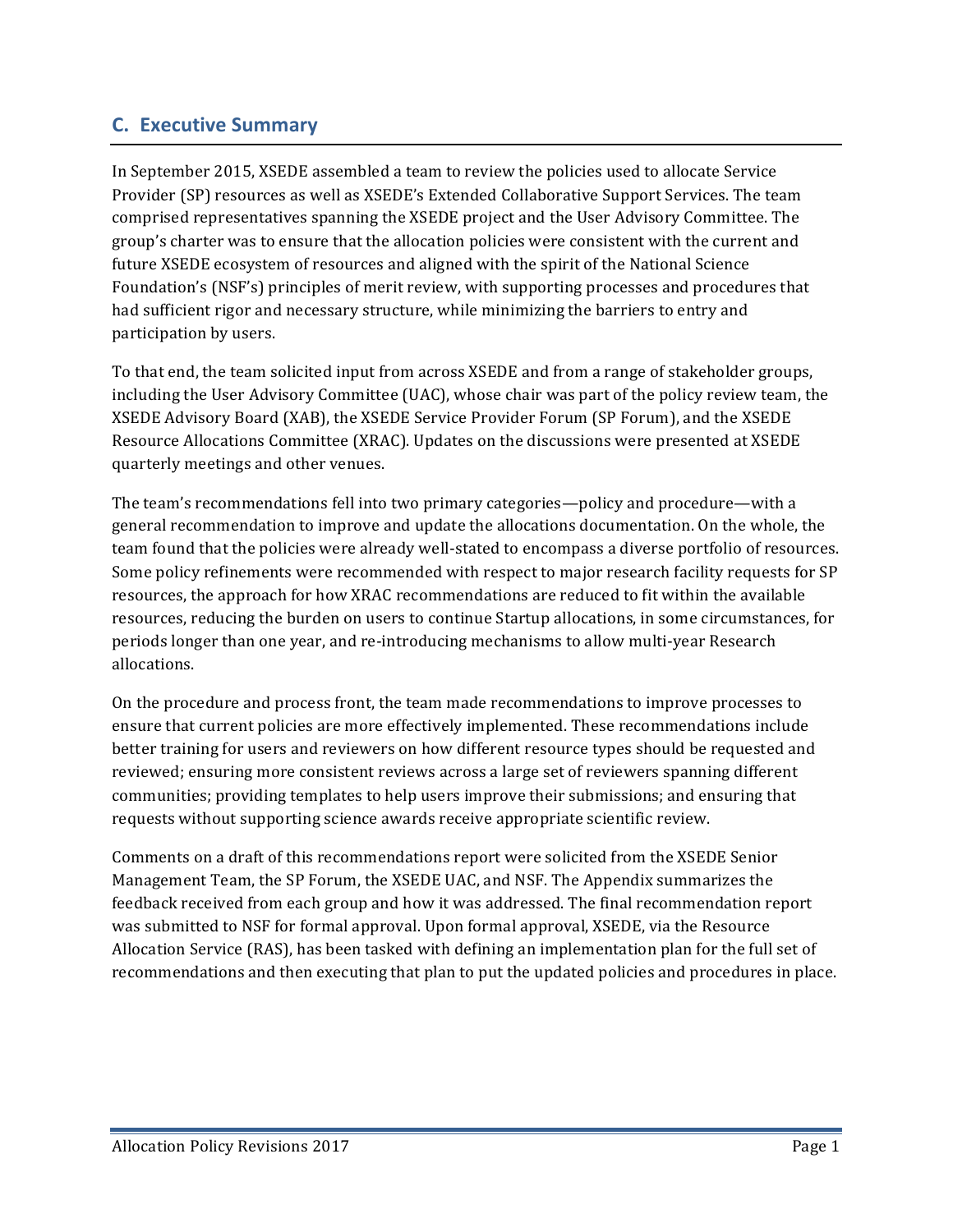# **D. Recommendations**

The recommendations have been organized into three primary categories. Policy recommendations apply to the high-level rules, definitions, and foundations that outline the goals and objectives for XSEDE allocations, including topics related to how current policies should be interpreted or clarified. Procedure recommendations apply to the approaches and practices used to conduct the various allocations processes of submission, review, and administration. The final category, XRAS and Documentation, encompasses specific recommendations related to those aspects of the allocations processes.

## **D.1. Policy**

**1.** After thorough review, the XSEDE allocation policies overall were found to be appropriate and sufficient for requesting and reviewing allocations for a diverse portfolio of resources.

A primary objective of the group's charter was to ensure that the allocation policies were not inappropriately focused on traditional HPC resources. The group determined that, overall, the XSEDE allocations policies appropriate and sufficient for allocating a diverse portfolio of HPC and non-HPC resources. However, users requesting allocations and allocation reviewers would benefit from improved training on the resource offerings and how to prepare and review requests for non-HPC resources. The group also noted that the policy documentation required minor edits to remove vestigial references or explanations that were overly specific to HPC resources. (See related issues in the Procedure and XRAS and Documentation sections.)

**2. XSEDE** should not implement a cap or limit on the size of the largest requests. Similarly, XSEDE should not try to redirect very large requests to other, non-XSEDE opportunities (like NSF PRACallocated Blue Waters or DOE INCITE Resources).

Supporting very large requests remains part of XSEDE's core mission to deepen access to and use of cyberinfrastructure resources. Similarly, very large requests are often required to pursue scientific objectives that have the potential to produce transformative impacts. Lack of sufficient resources at present to support such demands does not provide sufficient reason to modify the overarching policies. Redirecting very large requests is merely an alternative to enforcing a size limit. Such an approach would be impractical, since it would require XSEDE or the XRAC to serve as an arbiter or interpreter of policies for eligibility, timing, or appropriateness of non-XSEDE allocation opportunities. Coordinating such an approach across just alternative NSF-supported opportunities (Blue Waters, NCAR) would require a strong mandate and agreement across the appropriate NSF directorates.

**3.** Very large-scale requests from major research facilities (e.g., LIGO) should be handled outside of the XSEDE allocation policies and procedures through discussions and agreements between NSF, the major research facility, and the affected Service Providers.

The allocation policies allow for requests to support large-scale, funded projects that work together as a consortium ("large-scale consortium") or that provide services to a large community of users who are typically not directly collaborating with the project PI (e.g., gateways). While what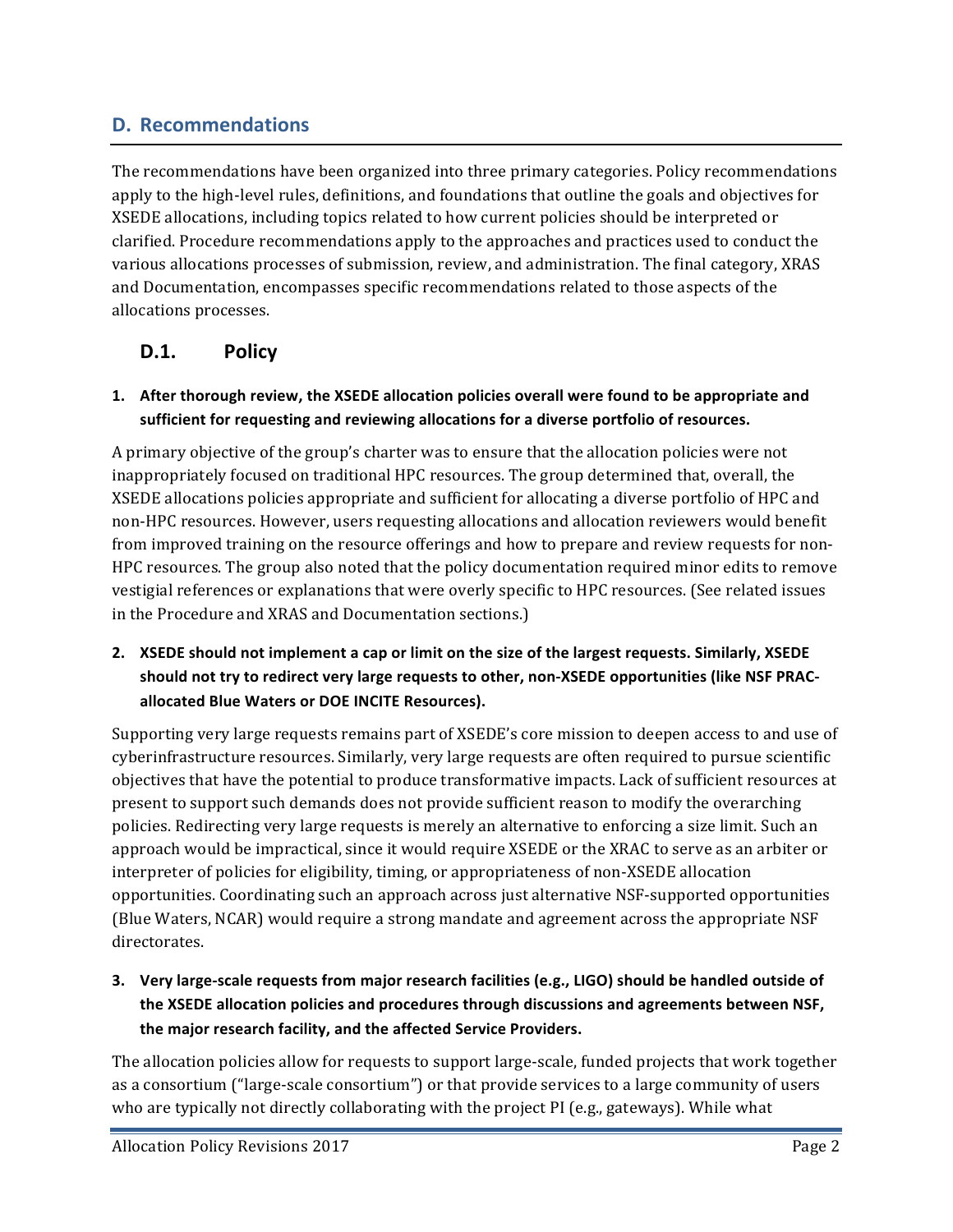constitutes a "large-scale consortium" project may vary, such projects typically operate as described in the policies document: "Often in these cases, a mechanism already exists for allocating community or project resources ... and that mechanism will also be used to make allocations from the time granted to ... individual investigators. Requests for this type of project typically describe the internal processes for managing access of individual investigators ...." In these situations, the XRAC reviewers cannot assess the individual research activities against the standard review criteria.

While the requests and review criteria have been adapted to these situations, the current policy and processes may not be sufficient when the expectation is that large-scale use of XSEDE-allocated resources will support critical operational needs for the project. For example, LIGO may have the expectation that it will use substantial SP resources rather than, for example, purchasing dedicated hardware. When the size of such an allocation request approaches or exceeds the scale of the largest requests from individual investigators, we recommend a modification to the allocation process.

In such a situation, the parties involved—the Large Facility, relevant  $SP(s)$ , XSEDE, and the cognizant NSF program officers—need to discuss the expectations of each party and reach agreement on the appropriate path forward. While preparing a standard request may still be the proper course of action, these groups may alternatively agree to reduce the level of resources available to the XSEDE allocations process and devote SP support to the facility directly. Following such an agreement, if NSF and the SPs still recommend that a formal allocation request be submitted by the major research facility, such requests may be accompanied by special instructions for the XRAC.

Individual investigators or small teams who are users of, or associated with, a Major Research Facility may continue to apply through the normal allocations process for resource needs that are separate from the Facility's critical, operational cyberinfrastructure and to which the normal XRAC review process can apply the standard review criteria without impacting the overall Facility operations.

## 4. The approach to reducing XRAC recommendations to fit with availability limits following each meeting should not adopt an "all-or-nothing" approach, but should consider incorporating XRAC ratings into the reconciliation formula.

The UAC voiced very strong opposition to adopting an all-or-nothing approach in the post-meeting reconciliation process, in which requests with a nonzero recommended allocation, but whose XRAC ratings fell below some threshold dependent on the available resources would be rejected entirely to allow higher-rated requests to be supported at a greater level. The UAC expressed concerns about putting a halt to ongoing computational work and particularly the impact on New submissions, which already see higher rejection rates.

Analysis of XRAC rating data and this group support further investigation of using the average reviewer rating of requests to modify the post-meeting reconciliation formulas. In such an approach, higher-rated requests would retain more of their recommended amounts, while lower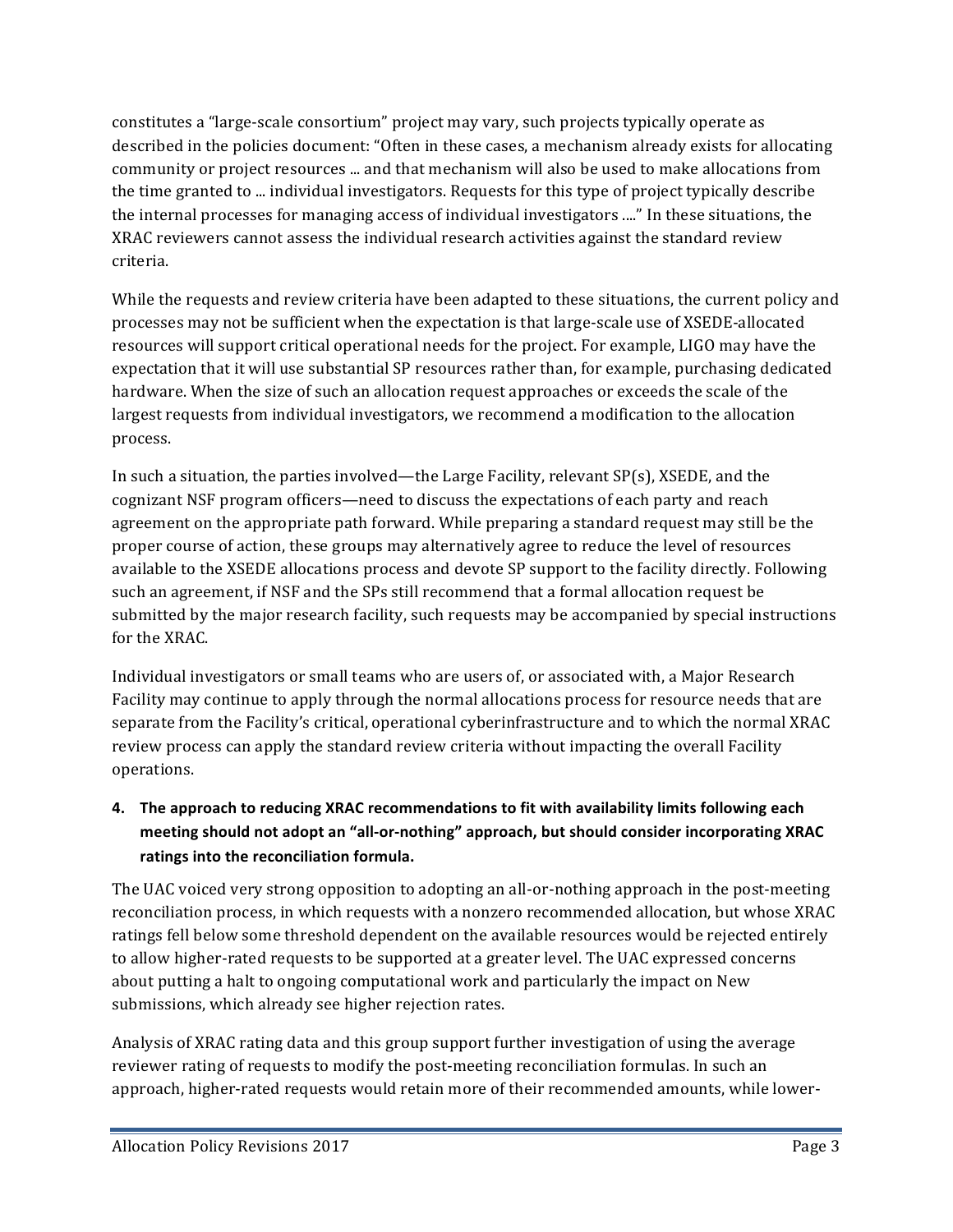rated requests would be reduced by a larger amount. As part of adopting such an approach, this group further recommends that RAS take steps to improve the training and consistency of reviewer ratings. A significant step in this direction is described in the Procedural recommendation regarding the adoption and promotion of a review "rubric" for XRAC members.

#### 5. XSEDE and the Service Providers should adopt policies and procedures that allow investigators to request and receive allocations longer than one year.

Input received by this team indicates exceptionally strong demand from users for allocations longer than one year. NSF (and other agency) awards are typically made for three years with well-defined reporting from awardees during the award period. Such multi-year allocations would significantly reduce the burden on PIs as well as on the XRAC reviewers, who are now regularly faced with more than 200 requests at each quarterly meeting.

While the general consensus of this group favors a policy that allows such multi-year allocations, discussions raised considerable concerns and questions regarding how such a policy might be implemented such that the Service Providers are able to appropriately manage heavily subscribed and over-requested resources. To balance the challenges, allocation PIs should be prepared to accept some limitations and constraints on usage of such allocations, and initial user feedback suggests this is reasonable.

This group identified the following issues and constraints that must be addressed by any successful implementation of such a policy. This list is not exhaustive but does represent some of the major considerations that recurred during discussions.

- 1. Implementation must avoid the pitfalls of the previously attempted and subsequently discontinued "Multi-Year Request." Pitfalls included a submission and review process that eliminated most of the desired benefits while increasing confusion on the part of both submitters and reviewers over timing, content, and requirements for interim submissions and reviews. (In practice, the process evolved to be very similar to the normal annual Renewal process, but with more confusion.)
- 2. The procedure must address issues about resource transitions that may occur during such multi-year allocations. Most likely the burden for handling such transitions (choosing the subsequent resource, asking for a transfer of allocation) should be placed on the allocation PI.
- 3. The procedure must allow Service Providers to "budget" available SUs across the multi-year period and the intervening Research allocation opportunities. For example, Blue Waters implemented multi-year allocations by setting up a series of annual allocations, but encountered problems when users did not use allocations evenly and asked to move resource units forward or backward in time. One possibility would be to augment allocations that span several years with supplements for future annual increments.
- 4. Some annual reporting and review may be appropriate, but must not approach the level of effort required for New or Renewal Research requests. Questions to consider are whether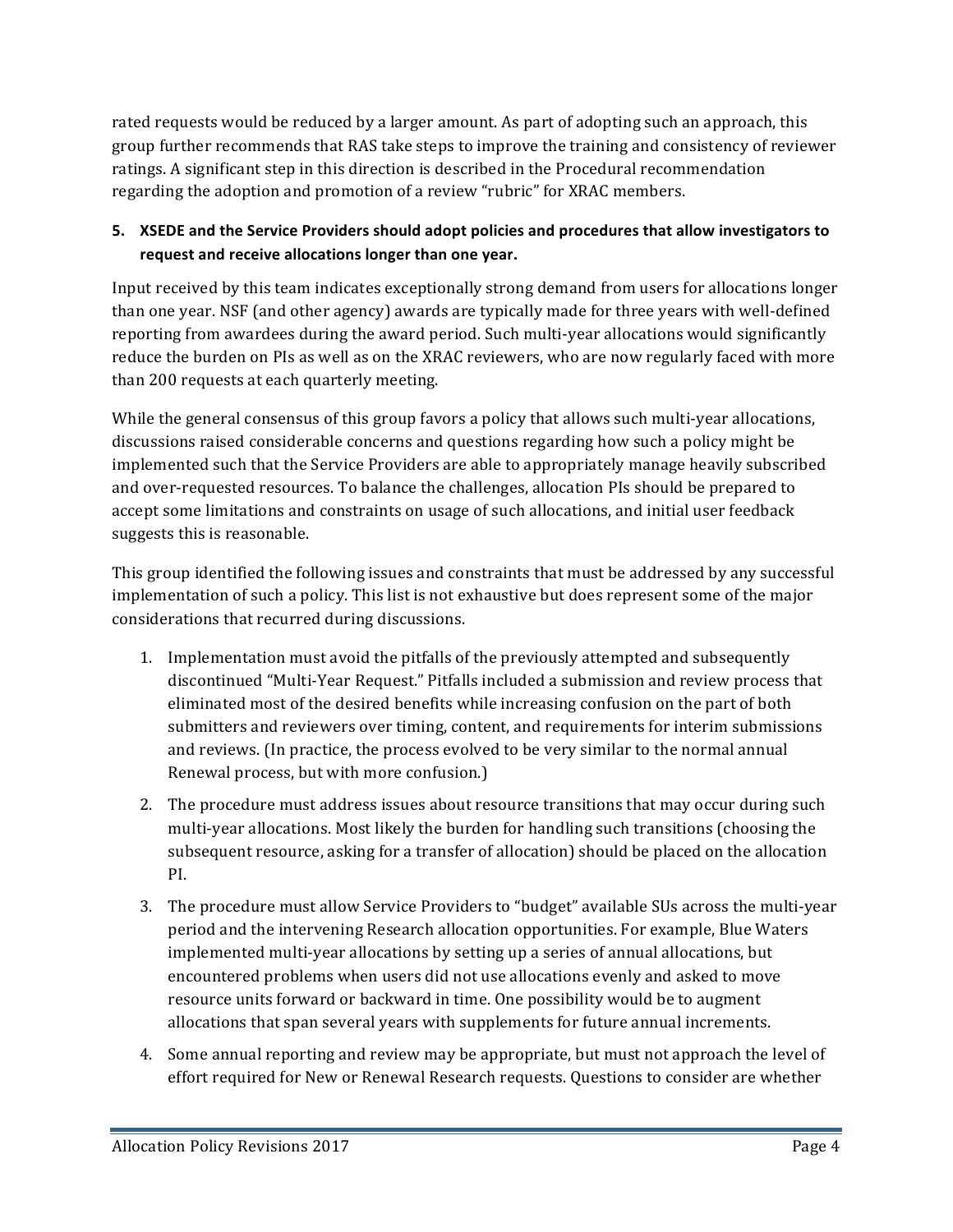interim reports are required at all or are reviewed as Adaptive requests or by the full XRAC, as well as the timing and requirements for such interim reports.

- 5. Interim increments (if applicable) should be subject to reduction levels applied at the nearest XRAC meeting. That is, future allocation amounts should benefit or be constrained by future resource availability.
- 6. The multi-year allocations approach needs to define the eligibility and appropriateness of making supplement requests to increase the originally approved allocations. The need for additional allocation amounts may be due to significant reductions to requested amounts, either by panel recommendation or post-meeting reconciliation, or a change from the originally proposed computational plan.
- 7. The XRAC should be empowered to disallow the multi-year aspect of a request and recommend only a single-year allocation, for example, if the request does not provide a justification of sufficient quality. Similarly, the XRAC should be allowed to recommend that a PI with a track record of well-reviewed requests and consistent usage of those allocations should consider submitting a multi-year request.
- 8. Multi-year allocations should track the period of performance of some supporting grant(s). Requests without supporting grants should not be permitted to request multi-year allocations.

Because of these and other issues, the group also suggested that RAS consider a pilot program as part of evaluating possible implementation approaches. Such a pilot may, for example, be limited to NSF-supported projects only, and only permissible for requests up to a modest number of SUs (e.g., a threshold of 1M or 1.5M SUs total).

#### 6. XSEDE should consider capping the size of requests that are permissible without science-reviewed **supporting grants.**

Because of the challenges of guaranteeing scientific review at the same level of rigor as funding agencies provide for monetary awards, the group reached consensus on supporting a limit on the size of requests that XSEDE should permit. However, further consideration is required to designate a specific limit or method of determining such a limit in a way that is appropriate across the full range of XSEDE-allocated resources and that provides a simple and transparent understanding for submitters, reviewers and RAS staff.

Formulas considered included capping such requests at approximately 1% of a resource's capacity for a given meeting and using some multiple of a resource's Startup limit. However, the values needed for such a calculation are not always easily visible; it would be better to present the number of allocable units to users to avoid confusion. The formula should also apply to requests that ask for multiple resources. The procedural implementation must also consider how and when to verify when the cap applies, ideally prior to being assigned to reviewers. Would requests that exceed the cap be set to the cap? A further consideration is whether and when certain types of supporting grants satisfy the requirement of having had scientific review. For example, awards such as those supporting Research Experiences for Undergraduates (REU) or Integrative Graduate Education and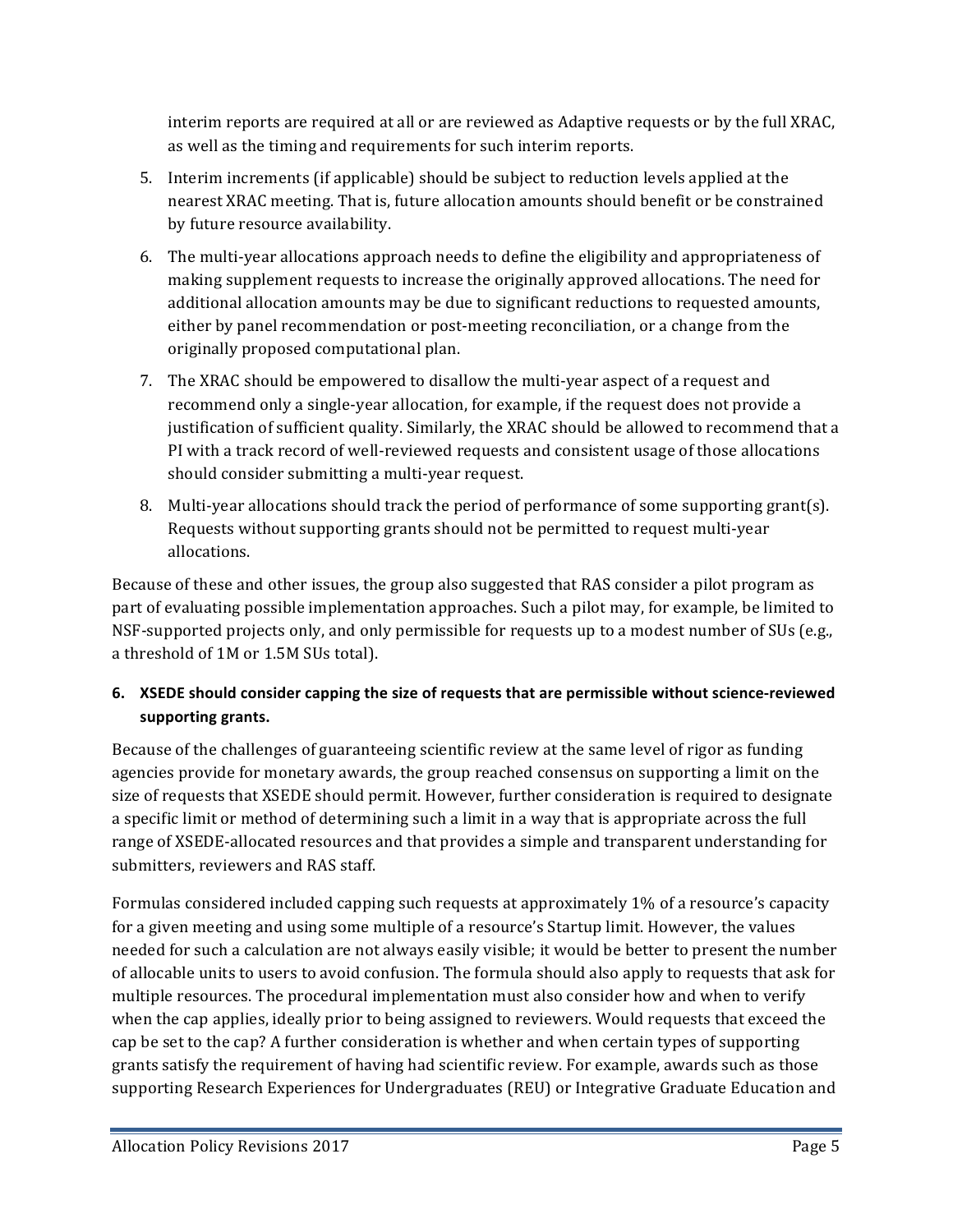Research Traineeship (IGERT) activities may not have had scientific review for the work associated with a specific allocation request.

Furthermore, in defining such a limit, it would be advantageous for XSEDE to consider using the same to-be-defined limit or limits to other procedures that apply to requests that are "not too large." Two examples of such thresholds are (a) the level below which recommended allocations are not cut further by the post-meeting reconciliation formula, and possibly (b) the threshold below which multi-year allocations are allowed.

#### **7. XSEDE** should permit, in well-defined situations and for specific purposes, the renewal of Startups **allocations beyond one year.**

Current XSEDE policies state that Startups are typically not renewed and that, after one year, the projects should submit a Research request to an XRAC opportunity, regardless of the size of that request. The policies also note, in fairly broad terms, that exceptions can be made; the actual granting of these exceptions in practice can be inconsistent and often depends on which person or which Service Provider is involved in the review of a given request. XSEDE needs a clearer policy statement to allow more consistent decision making and transparency.

While the group appreciates the simplicity of the current policy (i.e., that Startups are not renewed), a number of use cases exist for small-scale projects that last longer than a year, but need not rise to the level of requiring Research review by the XRAC process. A common scenario is that of a software or infrastructure developer, for whom access to resources is more important than substantial allocation. Similarly, a small-scale gateway or other project may not anticipate exceeding a resource's Startup limits in any given year for the foreseeable future.

This group recommends that XSEDE clearly communicate the requirements and permissible exceptions for allowing renewal of Startup projects. Thus, this group recommends that a Startup be allowed to be renewed if they do not fall under the anticipated track for a Research project (evaluation/development, testing, preparation, benchmarking followed by production runs) and are not anticipated to exceed Startup allocation  $\text{limit}(s)$ .

To provide consistent evaluation of renewal requests for Startups, XSEDE should require extra documentation after the first 12- to 18-month period:

- For first time renewal, in addition to the standard project metadata and declaration of grant support (or absence thereof), the PI shall provide a statement of proposed work, including codes to be used and other requirements, a brief justification to explain the small size of allocations requested, and why non-XSEDE resources cannot meet them (maximum of two pages).
- For subsequent renewals, in addition to project metadata updates, the PI shall provide a progress report for the previous year and enter publications into their XSEDE User Portal profile and associate these publications with the project in question.

Because XSEDE may be interested in tracking the number of Startups that fall under certain use cases within these policies, XSEDE and RAS may consider enhancing the metadata collected for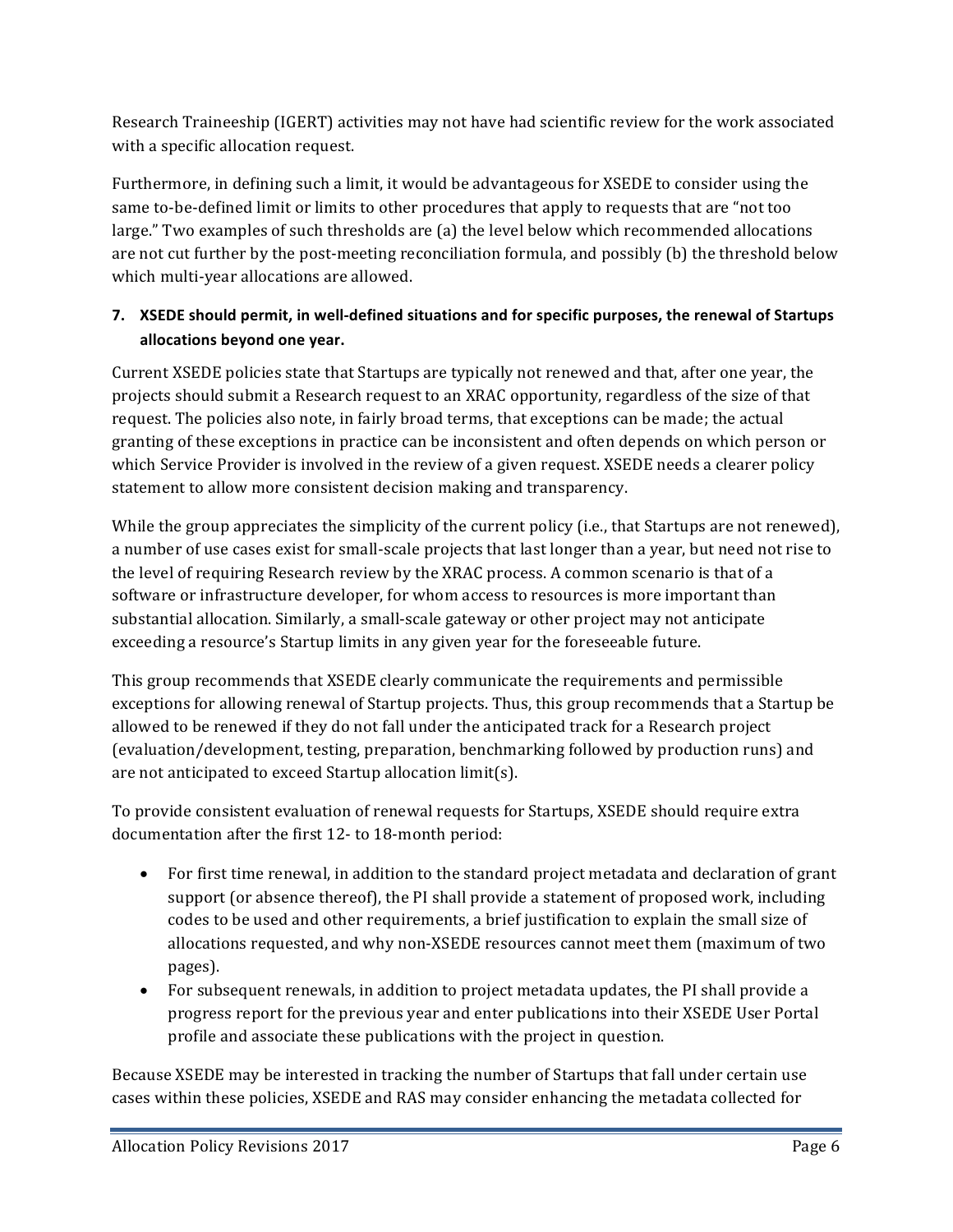Startup requests to allow projects associated with key use cases—such as Developer, Gateway, or small-scale access to innovative resource—to be tracked and reported on easily.

#### **8. XSEDE** should clarify the policies and exceptions when and if to restrict PIs and research groups to only one Research request and allow the XRAC to recommend exceptions on a case-by-case basis.

Current XSEDE policy states that, to minimize the effort required by the submitter and the reviewers, a single investigator should usually only have one active Research project, regardless of the number of supporting grants or the extent of the research activities encompassed by the request. Exceptions are permitted in certain circumstances, including separate projects to distinguish traditional research activities from support for a science gateway, or when the projects are in different fields of science and cannot be reviewed by the same set of experts. Current policy further states that entire research groups "should consider" consolidating requests to minimize the submission and review effort required; this particular point has become a matter of confusion for XRAC members.

XRAS data analyzed for two recent XRAC opportunities indicate that roughly one-third of Research requests have more than one supporting grant. Thus, permitting one request per supporting grant could cause, in the worst case, a one-third increase in the number of submissions—potentially even more since some requests list more than two supporting grants. While, in practice, the actual number would likely be less, with XRAC submissions regularly exceeding 200 per quarter, a potential 33% increase argues for caution.

However, allowing PIs to submit multiple requests had some support from the group, in particular because it would allow better mapping between allocations and supporting grants, and because XRAC reviewers themselves occasionally do complain that too much work is compressed into the document page limits for adequate review.

On this topic, this group recommends leaving the policy largely intact, in support of the original goal to minimize effort for both submitters and reviewers, but the language should be clarified that this policy may be less strictly interpreted for appropriate cause. Two supporting actions are further recommended:

- 1. The XRAC reviewers should be empowered to identify exceptions to this rule for specific individuals or research groups. For example, the XRAC reviewers may determine that a particular body of work represented in a single request does not permit adequate review commensurate with the work proposed and, while still making a positive recommendation for the current request, may ask the submitter and the XSEDE allocation manager to split future requests into multiple submissions. Similarly, the XRAC reviewers may recommend that multiple requests from the same research group, in the future, be combined into a single request.
- 2. The XRAC must be given guidance on this policy, which is flexible by design. A discussion at an XRAC meeting would be most appropriate.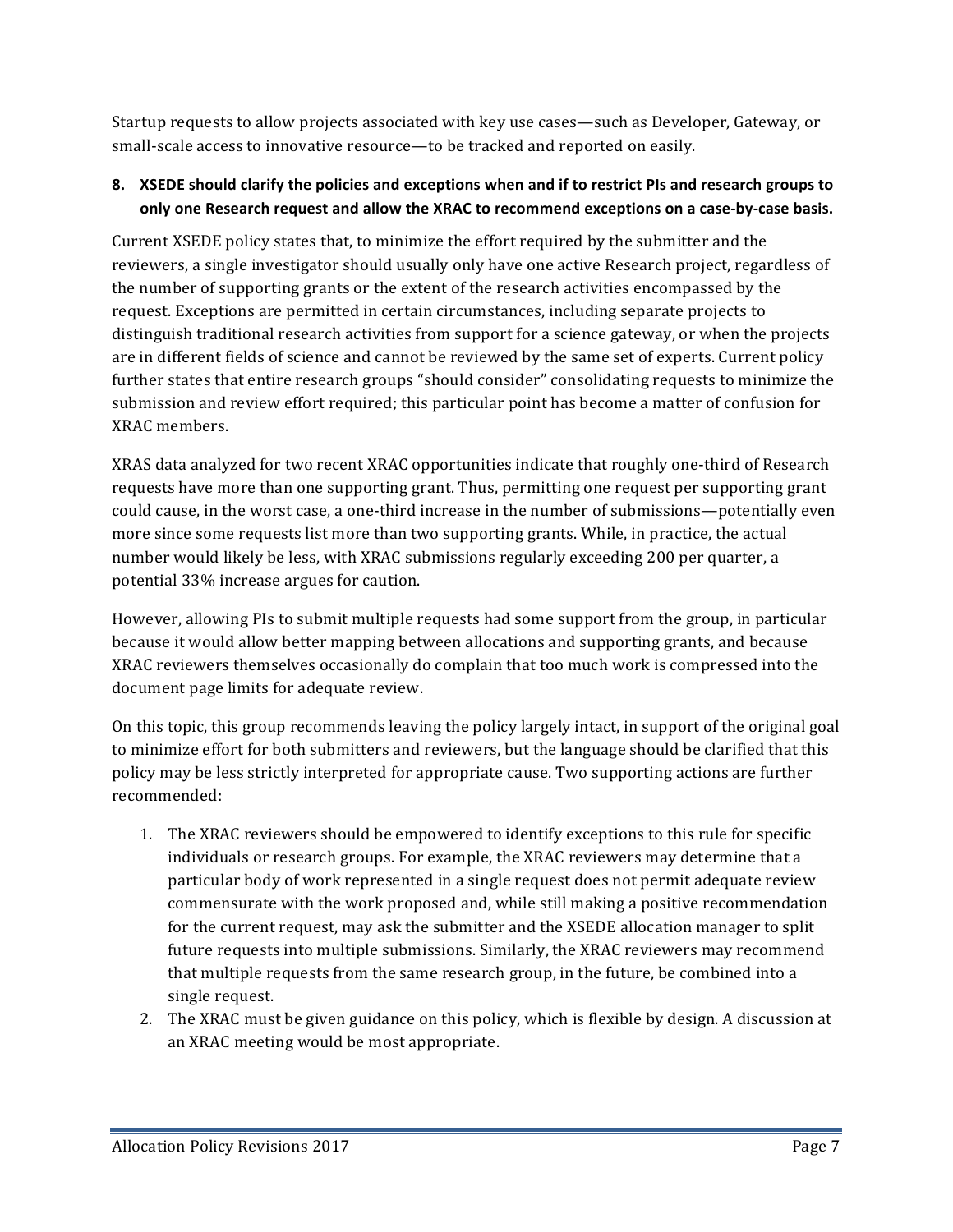In deciding whether to recommend the splitting or merging of requests, the XRAC members should consider the original intent of this policy—to simplify the effort required of both submitters and reviewers. While the tendency may be for maintaining the general policy of one request for one investigator, the policy leaves room for judgment and needs to be interpreted as such.

In recommending that a request be split in the future, the XRAC should provide guidance on the number of expected submissions. Factors that may argue for splitting a request may include a large number of supporting grants; and the inability of the work to be described and reviewed at a level of detail consistent with the scrutiny applied to other comparable requests; clearly separated lines of scientific inquiry, including work that may be more appropriately reviewed by sets of reviewers with different expertise; the ability of junior researchers to initiate their own research programs; or distinct methodologies or contributing sets of team members. In this vein, research groups may choose to submit separate requests with different PIs, for example, to allow junior investigators or postdoctoral researchers to initiate their own lines of inquiry, especially with separate supporting grants.

On the other hand, multiple requests from the same research group or from collaborating researchers may be recommended for merging in the future if the lines of inquiry, methodologies, or contributing staff include significant overlap that can be adequately described in one Research request, again commensurate with the request size or at a level of detail expected of other comparable requests.

# **D.2. Procedure**

The following recommendations and discussion topics apply to procedural matters including implementation of processes to support the allocation policies.

#### 9. XSEDE should formally collect "Final Reports" from projects after their allocations have expired and are not being renewed.

While the allocation policies have long "required" projects to provide a final report, formal mechanisms have not been provided for submission of such reports, format has not been defined, and the policy has not been enforced. This group recommends that XSEDE define the format of such reports and implement a process for accepting such reports in XRAS. Noting concerns from various groups, XSEDE should consider how such reports will be used and keep the burden on users to a minimum. One possibility would be to send Final Reports to the cognizant agency program officers, along with a listing of those projects with overdue Final Reports.

Because of many years with only loosely stated policy, strict enforcement of the final report policy—for example, *requiring* final reports before new allocation requests can be accepted should be phased in cautiously and gradually.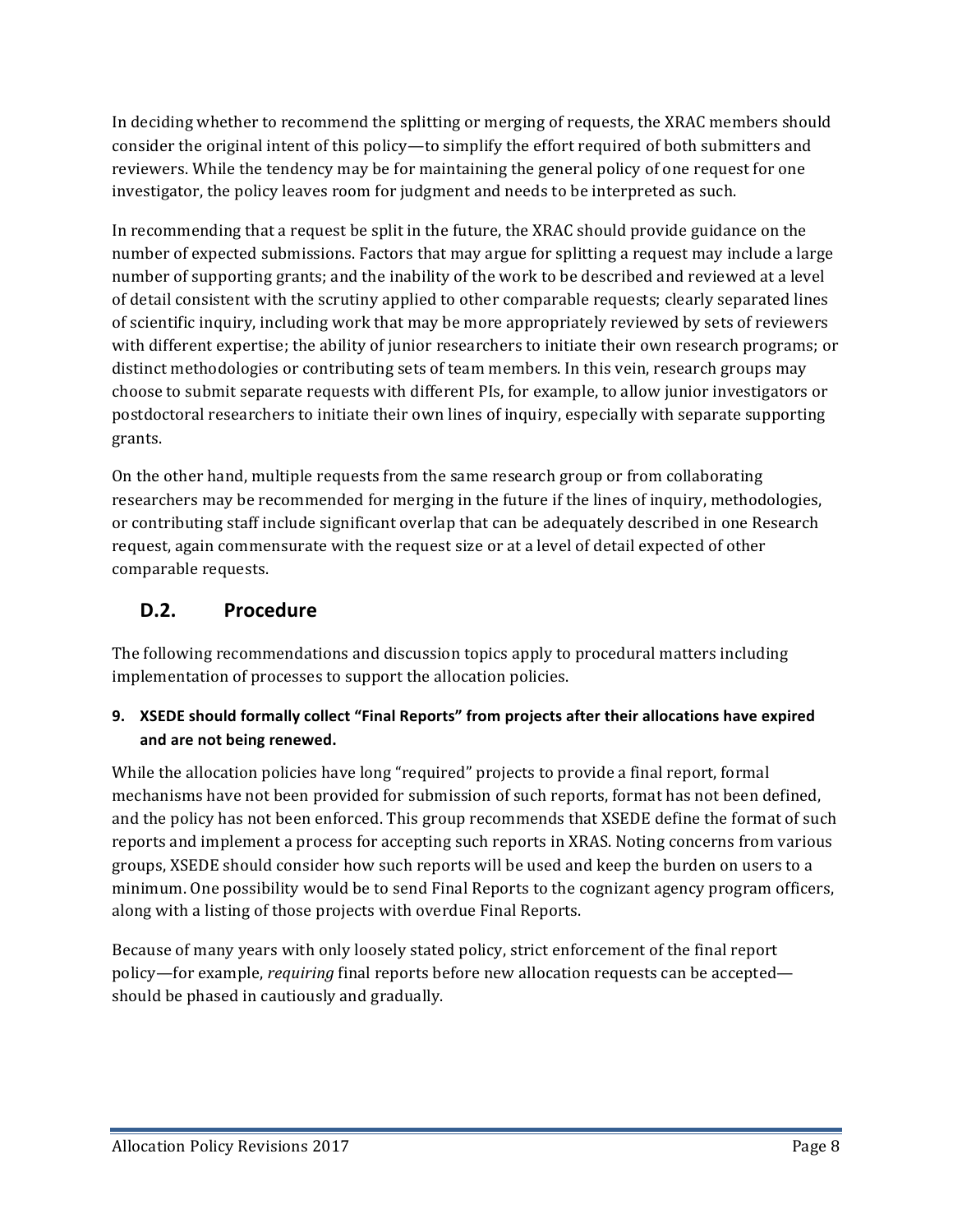#### 10. **XSEDE** should improve its training and handling of the submission and review of requests for a **diverse resource portfolio.**

While the allocation policies are generally appropriate for managing requests for the evolving resource and service ecosystem, XSEDE should provide better training and guidance for both users and reviewers with respect to communicating the availability of resources, understanding the recommended uses for each resource, helping users get started by selecting the most appropriate resources, preparing successful allocation requests, and reviewing requests in accordance with the unique capabilities and recommended use for each resource. XSEDE is uniquely positioned to provide such multi-resource overviews in training offerings for users and the XRAC.

#### **11. XSEDE and RAS should provide optional document templates to help new users prepare successful Research requests.**

Feedback from stakeholder group indicated that new users would appreciate templates for the various documents required for Research requests. XSEDE should work in concert with XRAC to define templates that support the needs of the reviewers, guide users through the necessary preparation, and perhaps most importantly, reduce the chances that requests are rejected for technicalities.

#### **12. XSEDE** should define and prepare a "rubric" for XRAC to use when reviewing and discussing **requests.**

Because the XRAC membership is continually evolving as terms expire and new members join, the XRAC supported the notion of having a rubric or guide to improve the consistency of reviews and to ensure all relevant criteria are addressed. XSEDE should furthermore ensure that the use of such a rubric should be well integrated into the process—that is, made available to submitters, mapped to the review form, and applied in practice by reviewers. Consistency of reviews will support both the rigor of the process, including the science review of requests without supporting grants, and the consistency of request ratings, which are recommended above to be factored into the post-meeting reconciliation algorithm.

#### **13. XSEDE** should ensure that all types of allocations requests that do not have merit-reviewed supporting grants receive appropriate review on their scientific or scholarly merits.

The current allocation policies appropriately and sufficiently address the issue of allocation requests without supporting, merit-reviewed awards, namely that all such requests should receive appropriate review of their scientific merits, in addition to the three primary review criteria. However, it is unclear whether such review happens consistently in practice. Data analyzed by this group indicate that up to a third of the requests received at each Research opportunity may not have (or declare) merit-reviewed supporting grants; however, analysis shows the eventual awards to such requests represent 10% or less of the awarded service units. This group emphasizes that XSEDE must remain conscious of the policy and should monitor the process to ensure that it continues to be enforced. When scientific review is warranted, the reviewers should apply the standard intellectual merit and broader impact review criteria already established and documented by NSF.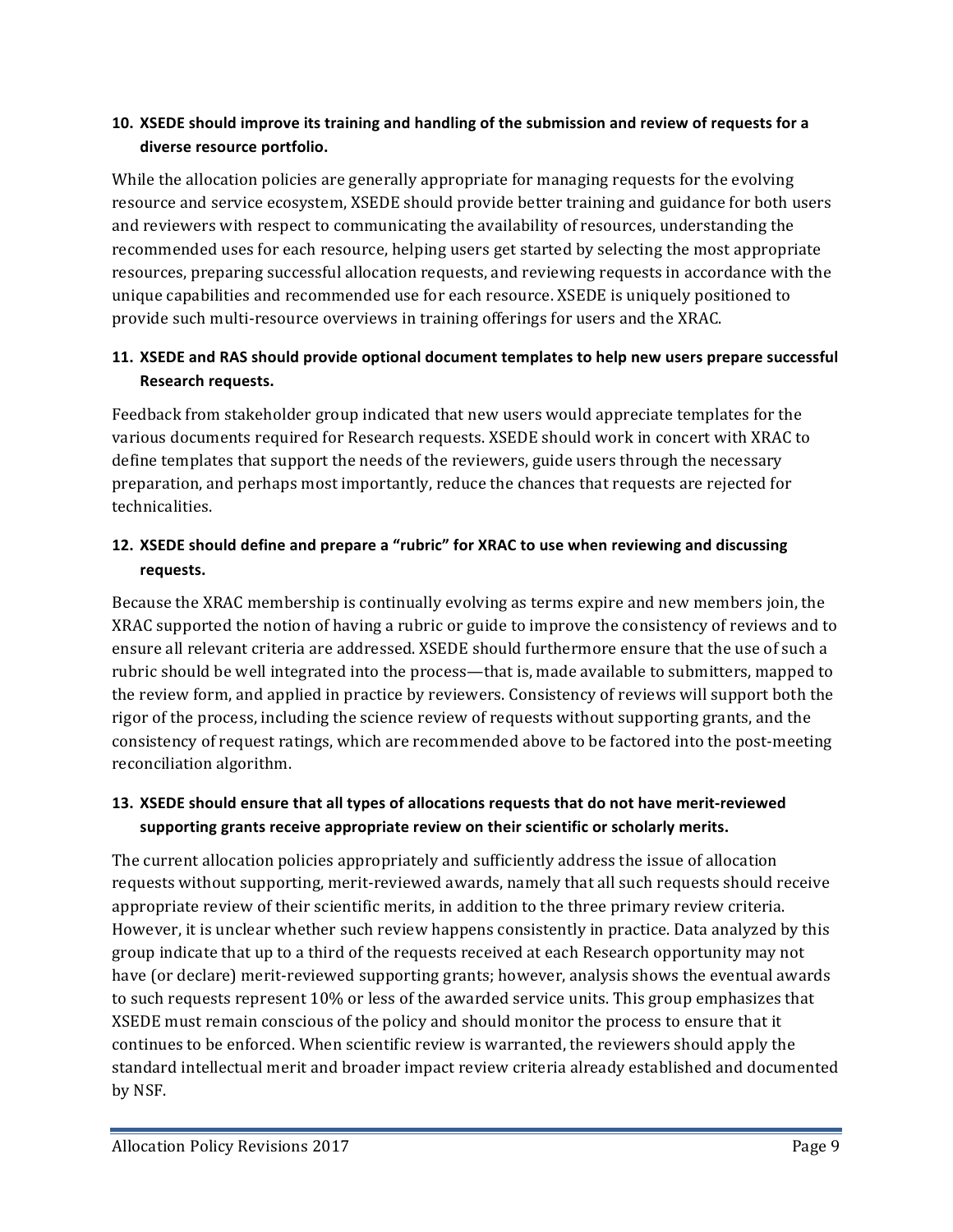This group recommends and supports five approaches to improve processing of science review for such requests:

- 1. Such requests should continue to be reduced by the reconciliation approach to a greater degree than requests that identify merit-reviewed requests.
- 2. The submission forms in XRAS should encourage more complete data entry. (This has already been completed, in the form of a checkbox that forces submitters to either enter supporting grants or affirm that they have no supporting grants.)
- 3. XSEDE should consider, in concert with NSF, whether and how to cap the size of allocation requests that can be made without supporting grants. (See Recommendation 6 above.)
- 4. Allocation reviewers should use a common rubric to ensure review of science, when necessary, is included in reviews, outcomes. (See Recommendation 12 above.)
- 5. In making review assignments, the allocations team should ensure domain experts on the panel are assigned to requests without supporting grants. In addition, the XRAC members should be given specific notice of requests without supporting grants and reminded to address the science or scholarship.

#### 14. XSEDE should continue to evaluate and adopt practices to manage the XRAC meeting workload in such a way as to ensure all Research requests receive necessary and sufficient review, commensurate with their impact on the overall ecosystem.

This group recognizes that the growing volume of requests, now regularly exceeding 200 submissions to most quarterly Research opportunities, adds to the risk that requests may not receive appropriate levels of review or consistent review. XSEDE must continue to monitor the impact on reviewer workloads and time commitments, and the impact that increased volume places on the time available to discuss requests.

The RAS staff should continue to monitor how meetings are conducted and suggest ways to focus the limited discussion time most productively and efficiently. XSEDE and NSF should re-emphasize the importance of this process and encourage reviewers to stay for a full day of discussion. XSEDE should thus also consider and if necessary budget for the costs of supporting more reviewers for an extra night. At the furthest extreme, if the volume of requests continues to escalate, XSEDE should consider the value or necessity of adding a second meeting day.

The use of plenary and parallel sessions, as well as the use of XSEDE ECSS staff for "adaptive" reviews, should continue, but neither approach is a panacea. Leveraging the recommended rubric for XRAC reviews may offer an opportunity, for example, to further winnow the number of requests that are discussed in face-to-face sessions, by eliminating requests from the agenda if the request is uniformly recommended for rejection.

#### 15. XSEDE should assess and propose methods to smooth out the per-meeting variability in the post**meeting reconciliation process.**

The current approach of algorithmically reducing panel recommendations to fit within the available resource limits remains appropriate. However, the scale of such reductions is affected greatly by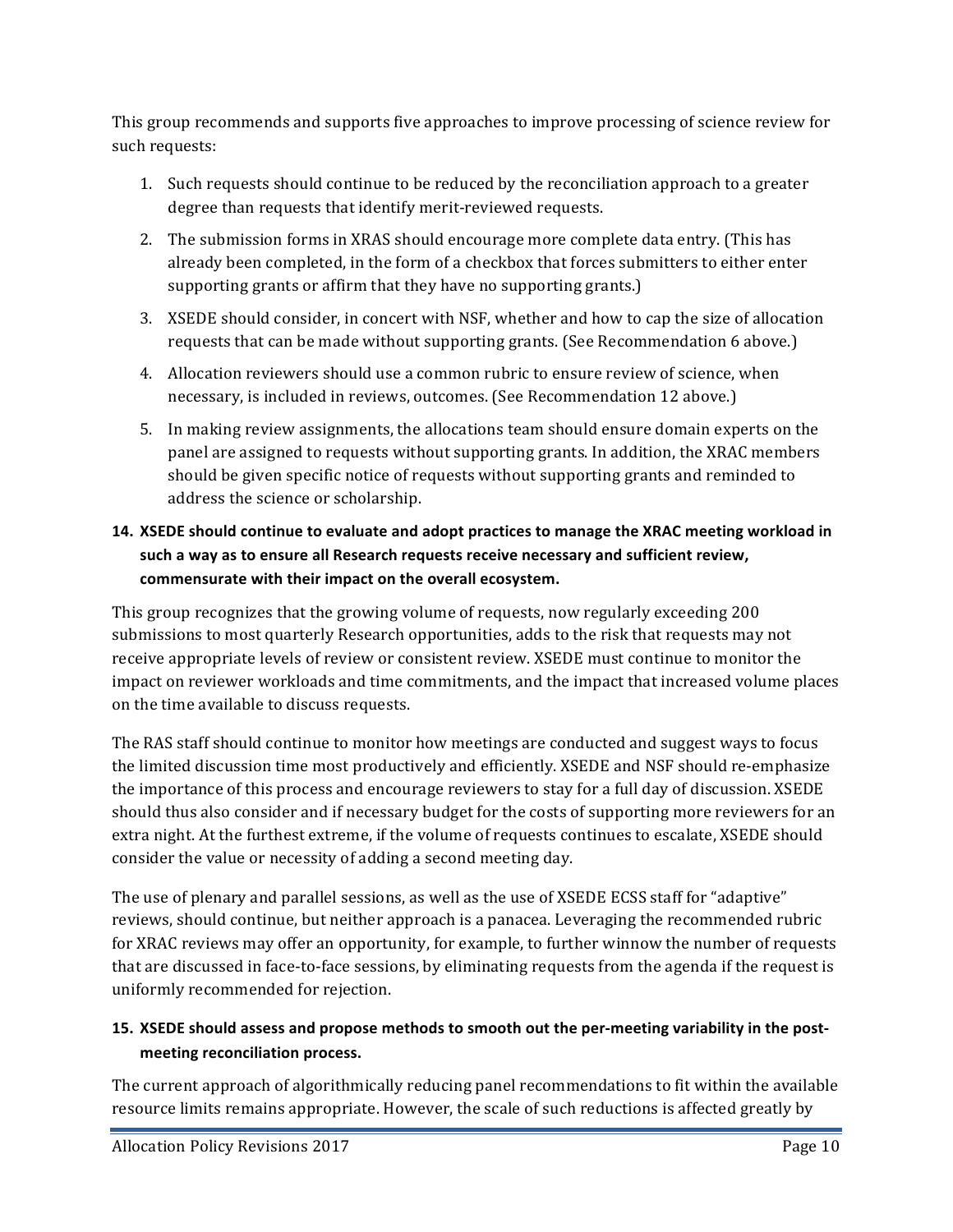the number of requests submitted in a given quarter. As a result, users are inconsistently penalized or rewarded based solely on the number and size of submitted requests at that meeting, not on the overall supply of and demand for resources.

XSEDE and RAS should work with the SPs to modify the post-meeting reconciliation process to use the full range of data available to remove or reduce the impact of the activity level at a particular Research opportunity on the reductions required, e.g., by shifting some of a resource's available Service Units into or from a future quarter. Using available historical data, this group recommends that proposed methods be tested on prior allocation cycles, then applied to upcoming meetings in parallel to the current method to refine and build trust in a proposed approach.

## 16. XSEDE and NSF, in concert with the SP Forum, should adopt agreements that address the approval and integration of SP-initiated policies and practices into the approved allocation policies and **procedures.**

The allocation policies implemented by XSEDE are formally "owned" and approved by NSF. Changes and modifications to these policies are conducted through extensive processes involving a wide range of stakeholders such as this one. In turn, XSEDE funds RAS to support ongoing allocation activity and approved plans of action to improve and enhance the infrastructure and process for users and to support a continually evolving ecosystem.

At the same time, separate acquisition solicitations are used to expand the ecosystem with additional resources, SPs, and SP Forum members. At times, these distinct processes can generate SP-proposed changes to allocation policies and supporting infrastructure, which have not been approved or planned for through the allocation policy approval and XSEDE planning processes.

NSF, XSEDE, and SPs need a process to rectify and rationalize the outcomes of these separate processes early in the SP award period, in order to ensure the successful execution of all affected programs and awards. This additional integration phase should include discussion and negotiation on general feasibility of proposed ideas, implementation alternatives or modifications, formal policy change approvals, scheduling timelines, and when necessary, changes to NSF agreements with XSEDE and SPs.

To minimize the impacts of potential disconnects, XSEDE is encouraged to take steps to better document and communicate its allocations policies and infrastructure from an SP perspective. Such documentation could be provided by NSF in support of relevant requests for proposals, for example.

# **D.3. Documentation and Tools**

Along with the preceding recommendations, this group notes that XSEDE and RAS must continue to improve the XRAS interfaces and "radically simplify" the allocations documentation to reduce barriers to entry, including reducing the number of rejected proposals due to non-compliance with requirements, while improving support for and enforcement of existing policies.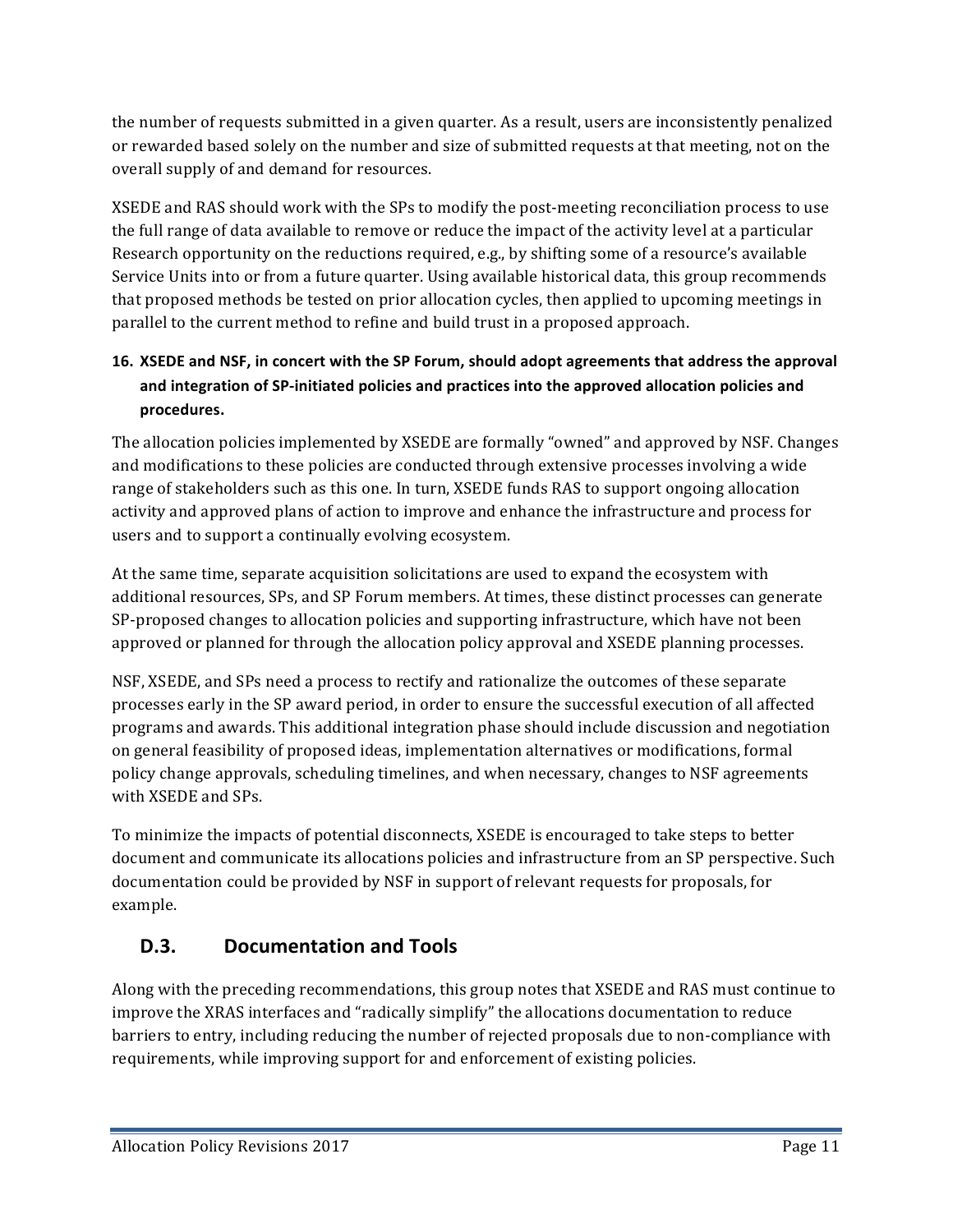This group recognizes that the final implementation plans for the recommendations in this report will eventually evolve into a number of changes to XRAS and documentation. To allow for the most flexibility in the final implementation, we have elected not to detail specific changes to the tools and documentation in this report, though the team does want to strongly communicate that XSEDE should work to simplify its allocations documentation and make it easier for users to find key information. 

To exemplify the documentation improvements needed, we are including some comments from this group and the stakeholders who provided feedback. In particular, while the policies themselves are impartial to resources and resource types, the requests and reviews of different resource types need to apply appropriate interpretations of those policies. The general tone of the documentation and video guidance should reflect and encourage the range of activities supported by the variety of resources allocated through XSEDE.

It would be helpful to state the differential interpretation of policy as a logical approach to achieving the high-level goals for the allocation process. Namely, the allocations policies and procedures exist to ensure both that the valuable and oversubscribed traditional supercomputer resources supported for decades by the NSF are put to use in support of the highest priority and most meritorious research activities, and that novel resources and their emerging user communities are supported in the rapid adoption of these resources and in the development of new best practices for requesting and using these resources.

For example, the "Code Performance and Scaling" document has a number of shortcomings. While required by the review process, the document description and name are too focused on HPC-style resources and HPC-style usage modes. The guidance for this document should be revised to address at least two issues: First, "scaling" is relevant to a particular type of resource and usage mode and not the full range of resources available through the XSEDE allocations process. The documentation should clarify the performance or cost information deemed acceptable for different resources and different types of requests  $(e.g., gateway versus single-inverse$ . Second, a request for a given resource, per current policies and unchanged in these recommendations, is not absolutely required to show prior experience and benchmark timings on that resource (via a Startup allocation or Campus Champion access, for example). However, requests for highly competitive resources face more intensive scrutiny of cost information, and prior direct experience with a requested resource will help demonstrate the ability to make effective use of that resource. For novel and undersubscribed resources, on the other hand, hands-on access is preferred, but cost estimates based on use of comparable systems or other sources may be offered. In addition, the larger the size of such a request, the greater the expectation for more accurate cost information.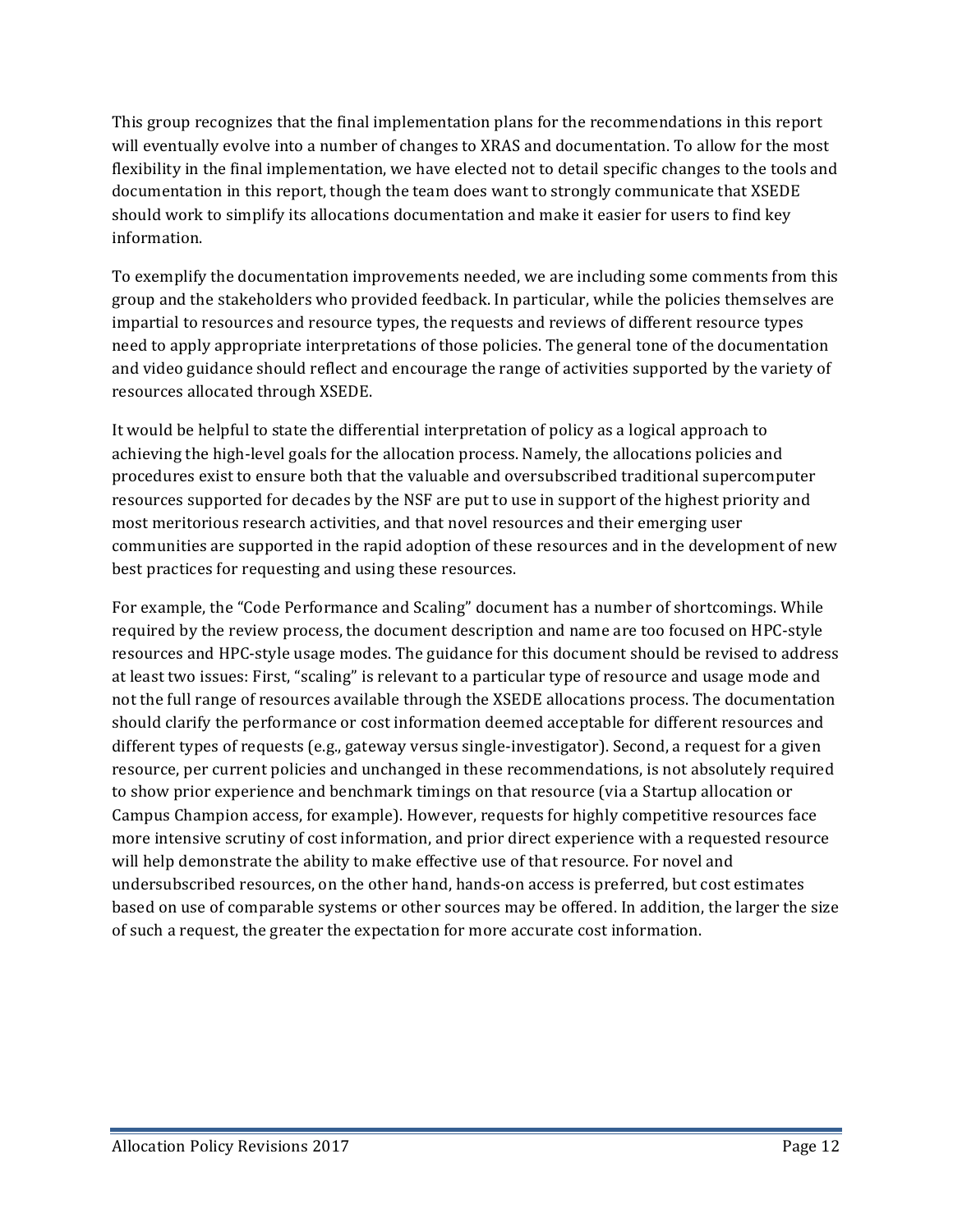# **E. Actions and Implementation**

Following approval of the recommendations in this report by NSF, the RAS team will define an implementation plan and schedule for updating the policy documentation, allocations processes, and supporting infrastructure. As appropriate, the products and deliverables of the implementation plan will be reviewed and approved by the XSEDE SMT and NSF program officer.

RAS will produce an initial high-level implementation plan and schedule spanning all the actionable recommendations within one quarter of this report being finalized. Implementation effort for specific recommendations will, in some cases, need further discussions within RAS and with external groups to finalize implementation details and schedule. This group will be leveraged as a primary sounding board for advice and guidance, along with external stakeholders.

Some activities in response to these recommendations have already begun. A draft of the reviewer rubric was prepared by a sub-committee of this group and presented to the XRAC at the August 2016 meeting for feedback. Early in the group's discussions, XRAS was updated with a checkbox for users to affirm that they had no supporting grants to list. An initial update to the current allocations documentation, consistent with RAS plans for Program Year 6, was begun in the first quarter of the program year.